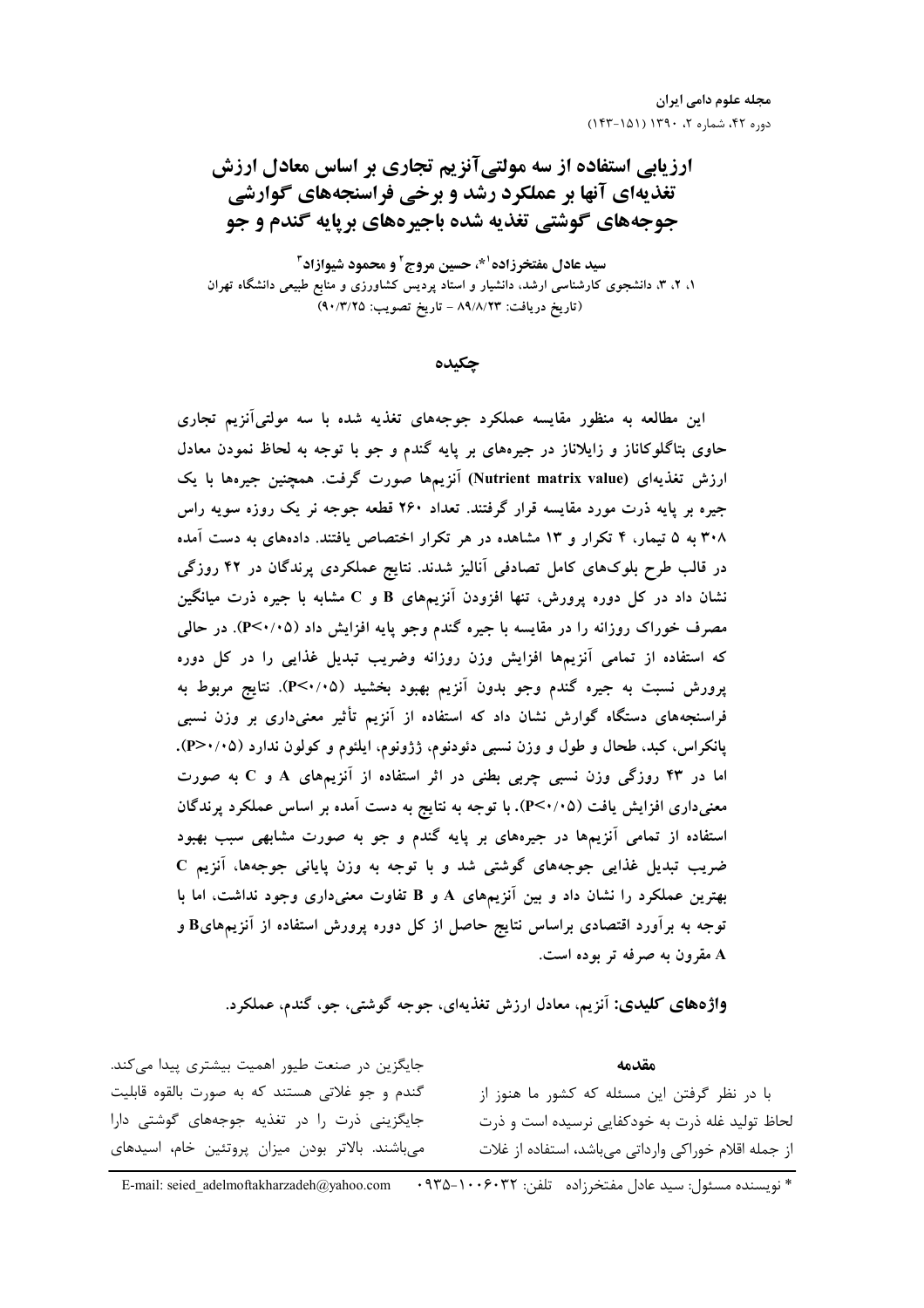آمينه ليزين، متيونين، آرژنين، فنيل آلانين، آلانين، تریپتوفان، ترئونین و والین در گندم نسبت به ذرت و بهبود کیفیت پلت در جیرههای حاوی گندم از مزایای این غله میباشد (NRC, 1994). در مقابل معایب گندم، انرژی پایین تر به ازای واحد وزن در مقایسه با ذرت و وجود پلی ساکاریدهای غیرنشاستهای<sup>۱</sup> بالاتر در آن میباشد که سبب کاهش وزن و افزایش ضریب تبدیل غذايي در طيور مي شود (Viveros et al., 1994). پلی ساکارید غیرنشاستهای غالب در آندوسپرم و لایه آلورون گندم، آرابینوزایلان می باشد ..Leeson et al (1996. هضم آرابینوزایلان در طیور بسیار پائین میباشد و با انرژی قابل متابولیسم این غله نسبت عکس دارد .(Engberg et al., 2004)

این در حالی است ۷۵٪ کل دیواره سلولی در جو از نوع بتاگلوكان است (Svihus et al., 1997) اگرچه آرابينوزايلان هم در جو وجود دارد .Gracia et al) (2003b بخش پلی ساکاریدهای غیرنشاستهای در غلات محيط چسبندهاى در روده و بخصوص ژژونوم ايجاد می کند (Hadorn et al., 2001) و موجب کپسوله شدن مواد خوراکی شده و از دسترسی آنزیمهای هضمی بر ترکیبات غذایی موجود در روده ممانعت به عمل می آورند (Bedford et al., 1992) و هضم نشاسته، پروتئين و مخصوصاً ليپيدها را كاهش مي دهد Gracia) et al., 2003a) علاوه براين اثرات پلي ساكاريدهاى غیرنشاستهای موجب افزایش میزان جمعیت میکروبی و افزایش تخمیر در روده کوچک می شود که این امر هم به نوبه خود منجر به کاهش هضم و جذب مواد مغذی می شود (Choct et al., 1996). افزایش چسپندگی محتویات غیر هضمی، افزایش اندازه دستگاه گوارش را Brenes et al. (Viveros et al., 1994) در پی دارد (1993) گزارش دادند که این پدیده میتواند در نتیجه عادت پذیری دستگاه گوارش باشد که در جهت ترشح آنزیم درونزادی افزایش حجم پیدا میکند. همچنین افزایش ماندگاری مواد غیر هضمی در روده منجر به بادکردگی روده در جهت تخلیه محتویات می شود (Rubio et al., 1990). با تأكيد بر اين مطلب كه عملكرد

ضعیف طیور گوشتی در جیرههای برپایه گندم و جو به دلیل ترکیبات ضدتغذیهای میباشد، می بایست در پی راهکاری جهت حل این مشکل بود که هم اقتصادی باشد و همچنین عملکرد پرندگان را بهبود ببخشد. مناسبترین راهکاری که میتوان جهت غلبه بر این ترکیبات ضد تغذیهای ارایه کرد، استفاده از آنزیمهای سنتتیک مے باشد.

این در حالی است که استفاده از آنزیمهای دارای فعالیت زایلاناز و بتاگلوکانازی، بهبود عملکرد جوجههای گوشتی ,ا یی داشت (Brenes et al., 1993). در جیرههای بر پایه گندم استفاده از آنزیم زایلاناز بر اثرات نا مطلوب پلی ساکاریدهای غیرنشاستهای غلبه کرد و میزان ویسکوزیته محتویات هضمی را کاهش داد و قابلیت هضم پروتئین، نشاسته، چربی و میزان انرژی قابل متابولیسم ظاهری را در جوجههای گوشتی بهبود بخشيد (Crouch et al., 1997). همچنين افزودن آنزيم، طول و وزن نسبی اندامهای هضمی را کاهش داد Sieo) .et al., 2005)

علاوه بر این حفرههای غدد<sup>۲</sup> و طول پرزهای روده كوچک افزايش يافت (Viveros et al., 1994). اين در حالی است که در برخی آزمایشها عدم تأثیر معنیدار آنزیم بر روی طول و وزن نسبی روده جوجههای گوشتی (Gao et al., 2007; تغذيه شده با جيره بر پايه گندم (Yu et al., و همچنین جو Engberg et al., 2004) (1998 گزارش شده است.

امروزه در کشور ما از چندین مکمل آنزیمی که همگی وارداتی هستند در تغذیه طیور استفاده می شود. این مسئله باعث خروج ارز زیادی از کشور شده است. مسئله دیگر چگونگی استفاده از این آنزیمهاست. گزارشات متعددی در خصوص استفاده از آنزیمها به صورت سرک (سربار) در جیرههای غذایی طیور به چاپ ;Engberg et al., 2004; Brenes et al., رسیده است, اما (Sieo et al., 2005 ;Shirzadi et al., 2009 1993) به نظر می,سد مقایسه عملکرد پرندگان با توجه به معادل ارزش تغذیهای آنزیمها و لحاظ نمودن میزان معادل انرژي، پروتئين وساير مواد مغذي آزادشده حاصل

<sup>1.</sup> Non starch polysaccharide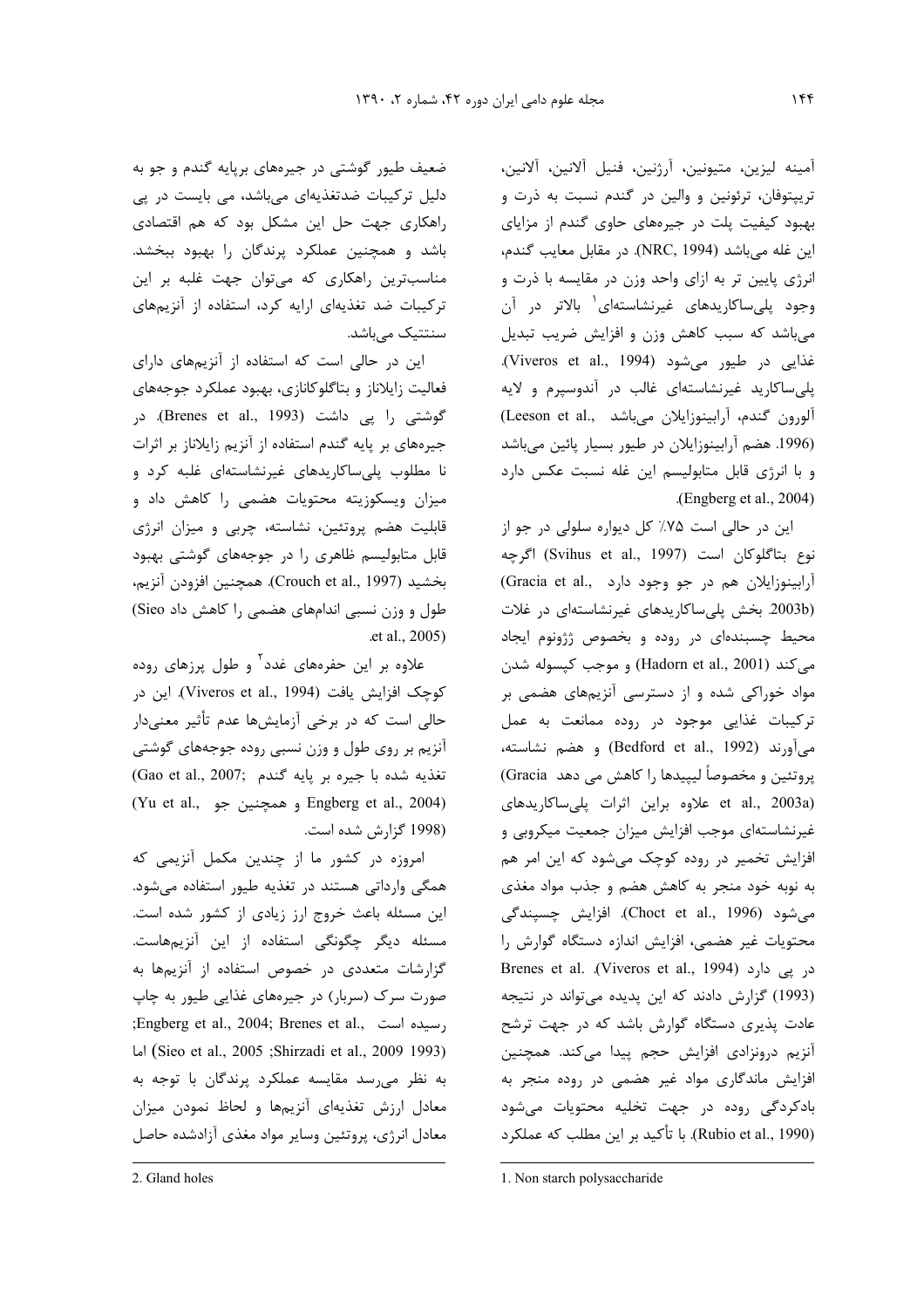از آنزیمها از اهمیت خاصی برخوردار باشد که در این زمینه گزارشی در دسترس نیست، لذا در این طرح از سه مولتیآنزیم تجاری که دارای فعالیت زایلاناز و بتاگلوکانازی بود استفاده شده است که در ابتدا بر اساس پیشنهاد شرکتهای سازنده آنزیمهای مورد نظر میزان معادل انرژی، پروتئین و مواد مغذی آنزیم در نظر گرفته شد و سیس از آنزیم در جیره استفاده شد. لذا در این آزمایش، سعی شده است کارایی سه مولتی آنزیم تجاری بر اساس معادل ارزش تغذیهای آنها مورد بررسی قرار گیر د.

# مواد و روشها

## پرندهها و سالن

این آزمایش با تعداد۲۶۰ قطعه جوجه گوشتی نر یک روزه سویه راس ۳۰۸ که به ۵ تیمار، ۴ تکرار و ۱۳ پرنده در هر واحد آزمایشی در قالب طرح بلوک کاملاً تصادفی انجام شد. آزمایش نیز روی بستر انجام شد.  $\epsilon$ درطول سه روز اول دمای سالن ۳۴°C بود سیس به تدریج با افزایش سن کاهش یافت تا اینکه در ۲۱ روزگی به ٢٢ درجه سلسيوس رسيد و ثابت ماند. برنامه نوردهي در طول دوره ثابت و به صورت شبانه روزی بود. تیمارها (جیرەهای آزمایشی)

این آزمایش شامل پنج تیمار بود که عبارت بودند از: ۱- جیره گندم و جو بدون آنزیم (گروه کنترل ۱)؛ ۲-سه جیره گندم وجو حاوی آنزیمهای B ،A و C بر اساس توصیه شرکتهای سازنده که به ترتیب به مقدار ۵۰۰، ۶۰۰ و ۱۷۰ گرم در تن جیره مورد استفاده قرار گرفتند. جیره بر پایه ذرت که تحت عنوان جیره گروه کنترل ۲ در نظر گرفته شد. ترکیب شیمیایی جیرههای آزمایشی در همه دورمها در جدول ۱ نشان داده شده است. خوراک و آب به صورت آزاد در دسترس جوجهها قرار گرفت. ترکیب آنزیمی آنزیمهای مذکور زایلاناز و بتاگلوکاناز بود و دارای فعالیت آنزیمی زیر بودند: میزان فعالیت آنزیمA در هر کیلو گرم جیره: اندو-۱، ۴-بتا گلوکاناز (BGU1500)، اندو−۱، ۴− بتا زایلاناز (FXU3600). میزان فعالیت آنزیم B در هر کیلو گرم جيره: بتا گلوكانازها (١۴٠٠ واحد بين المللي)، زايلانازها (۶۶۰ واحد بين المللي). ميزان فعاليت آنزيم C در هر

کیلو گرم جیره: اندو- (۴) ۰، ۳-بتا گلوکاناز (AGL 100)، اندو-١، ۴- بتا زايلاناز (١١٠٠ ويسكو واحد بين المللي). قبل از فرموله شدن جیرهها، ترکیبات اصلی جیره برای انرژی قابل متابولیسم ظاهری (AMEn)، پروتئین خام، پروفیل اسیدهای آمینه (مطابق فرمولهای تخمینی NRC)، فيبر خام، چربي خام، كلسيم، فسفر و سديم مطابق روشهای AOAC آنالیز شدند. محاسبه معادل ارزش تغذیهای با توجه به جداول توصیه شده توسط شرکتهای تولیدکننده آنزیمها و بر اساس آزادسازی انرژی، پروتئین و اسیدهای آمینه عناصر ضروری بود. میزان معادل ارزش تغذیهای آنزیمهای B ،A و C به ترتیب در جدولهای ۰، ۲ و ۳ آمده است.

جدول ۱- میزان معادل ارزش تغذیهای آنزیم A مورد استفاده در جیرههای مختلف و دورههای مختلف

| دور ہ  | دور ہ | دور ہ  | $A$ آنزیم                      |
|--------|-------|--------|--------------------------------|
| پایانی | , شد  | آغازين |                                |
| 87448  | ۸۴۰۴۲ | ۱۳۱ ۱۳ | انرژى قابل متابوليسم (kcal/kg) |
| ۳۳۹    | ۳۵۶   | ۳۴۷    | پروتئين (٪)                    |
| ٧      | ٨     | ٨      | ليزين (٪)                      |
| ۶      | ۶     | ۶      | متيونين+ سيستئين (./)          |
| ۶      | ۷     | ٧      | ترئونين (./)                   |
| ۲      | ٣     | ۲      | تريپتوفان (٪)                  |

|  |  |  |  | جدول ۲- میزان معادل ارزش تغذیهای آنزیم B در |  |
|--|--|--|--|---------------------------------------------|--|
|--|--|--|--|---------------------------------------------|--|

|  | جيرەهاي مختلف |
|--|---------------|
|--|---------------|

| ارزش تغذيهاي               | $\rm{B}$ آنزیم                 |
|----------------------------|--------------------------------|
| rrYYYf                     | انرژى قابل متابوليسم (kcal/kg) |
|                            | پروتئين (٪)                    |
| $\cdot$ / $\cdot$ $\Delta$ | كلسيم (٪)                      |
| ۰/۱۲                       | فسفر قابل دسترس (٪)            |
| $\cdot$ / $\cdot$ $\Delta$ | سديم (٪)                       |
| $\cdot$ /۲۳                | ليزين (٪)                      |
| .199                       | متيونين+ سيستئين (٪)           |

|  |  | مدول ۳- میزان معادل ارزش تغذیهای انزیم C |  |  |  |  |
|--|--|------------------------------------------|--|--|--|--|
|--|--|------------------------------------------|--|--|--|--|

| در جیرەهای مختلف                       |                                |  |  |  |  |  |  |  |  |  |
|----------------------------------------|--------------------------------|--|--|--|--|--|--|--|--|--|
| جيره گندم جو                           | $C_{\mathbf{r}}$ آنزیم         |  |  |  |  |  |  |  |  |  |
| $\mathsf{Y}\mathsf{Y}\mathsf{Q}\cdots$ | انرژى قابل متابوليسم (kcal/kg) |  |  |  |  |  |  |  |  |  |
| ۳.                                     | ليزين (./)                     |  |  |  |  |  |  |  |  |  |
| ٢٣                                     | متيونين+ سيستئين (./)          |  |  |  |  |  |  |  |  |  |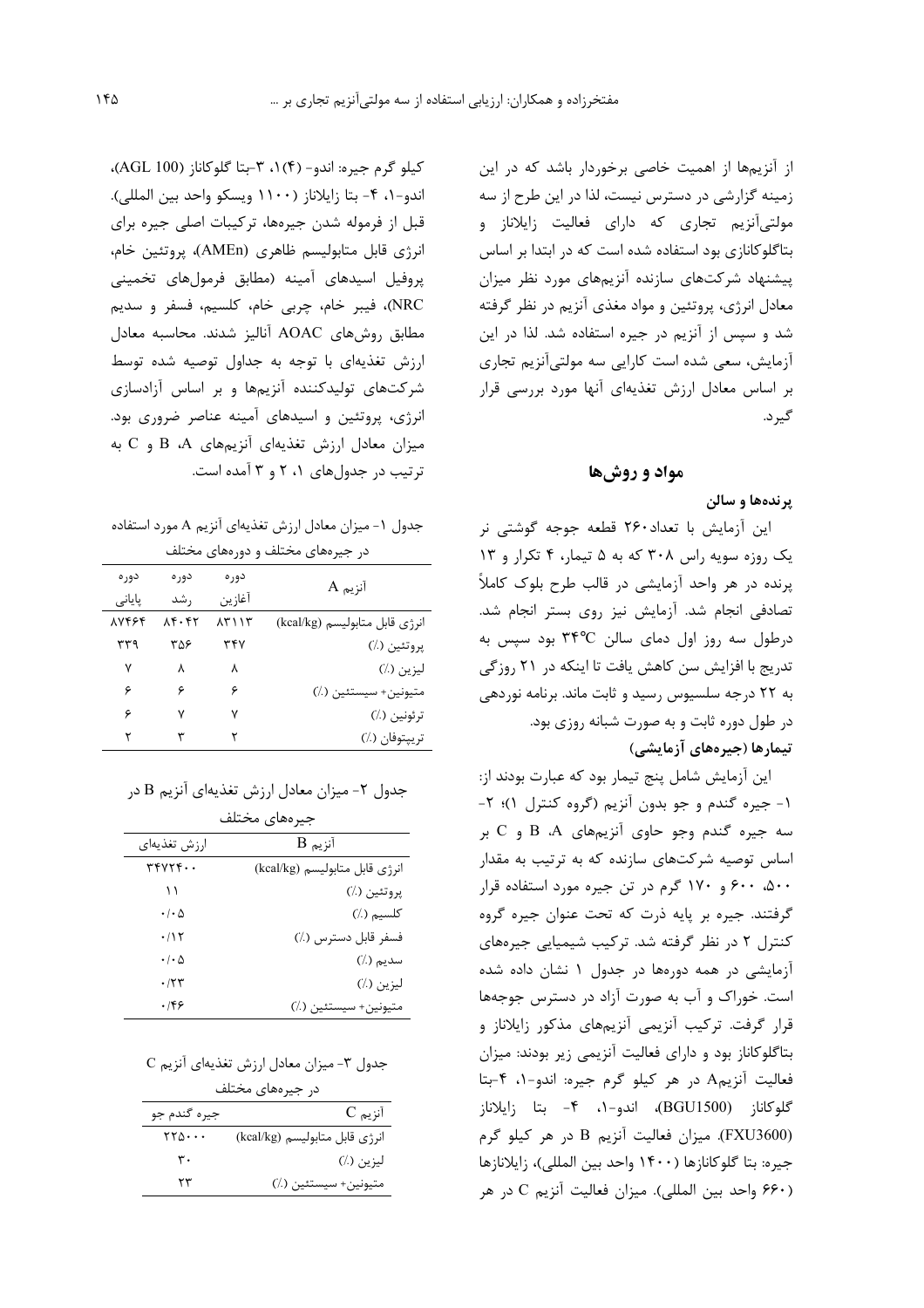ایلئوم (از کیسه زرده تا اتصال ایلئو- سکال<sup>۲</sup>) و سکوم چپ بعد از شستشوی آنها با آب وزنکشی شدند و وزن نسبی این اندامها به ازای هر ۱۰۰ گرم وزن زنده تعیین شد. همچنین طول هر سه بخش روده کوچک وسکوم بر اساس سانتی متر به ازای هر صد گرم وزن زنده گزارش شد. اندازهگیری فراسنجههای مربوط به دستگاه گوارش بر اساس روش .Brenes et al (1993) مے،باشد. آناليز آماري

دادههای به دست آمده با استفاده از نرمافزار SAS و با استفاده از رویه GLM" در قالب طرح بلوک کاملاً تصادفی آنالیز شدند. برای محاسبه میانگین تیمارها از آزمون چند دامنهای دانکن استفاده شد و معنیداری در سطح ۰/۰۵ بررسی شد.

2. Ileo-cecal junction

3. General linear model

#### عملكرد

وزن جوجهها و میزان خوراک مصرفی مربوط هر واحد آزمایشی در سنین ۰، ۰، ۲۸، ۴۲ روزگی بر حسب روز مرغ ثبت شد و سپس ضریب تبدیل غذایی از روی این دادهها برای هر دوره محاسبه شدند. خصوصيات دستگاه گوارش

در سنین ۲۳ و ۴۳ روزگی دو قطعه جوجه از هر واحد آزمایشی (۸ پرنده به ازای هر تیمار) که وزنی برابر با میانگین واحد آزمایشی داشتند برای اندازهگیری وزن و طول بخشهای مختلف دستگاه گوارش انتخاب شدند. چربی محوطه بطنی، طحال، کبد (بدون کیسه صفرا)، پانکراس، دئودنوم (از سنگدان تا ورودی مجاری صفرا و پانکراس)، ژژونوم (از ورودی مجراها تا کیسه زرده ٰ)،

1. Meckel's diverticulum

جدول ۴- اجزای تشکیل دهنده جیرههای مورد استفاده در دورههای آغازین رشد و پایانی

|                                      | دوره آغازین٠ تا ١٠ روزگي |                                                                           |                |                                |                                       |                                                       | دوره رشد\۱ تا۲۸وزگی                 |                     |                                 |                                                    | دوره پایانی ۲۹تا ۴۲ روزگی |                        |                                 |                                  |                          |
|--------------------------------------|--------------------------|---------------------------------------------------------------------------|----------------|--------------------------------|---------------------------------------|-------------------------------------------------------|-------------------------------------|---------------------|---------------------------------|----------------------------------------------------|---------------------------|------------------------|---------------------------------|----------------------------------|--------------------------|
| اجزای جیره (٪)                       |                          | ${}^{\backprime}\text{C}$ كنترل ۱ ${}^{\backprime}\text{A}$ أنزيم انزيم ا |                |                                | کنترل ۲                               | کنترل ۱                                               | $A_{\rho}$ آنزیم                    |                     |                                 | $\cup$ آنزیم $\mathbf{B}$ آنزیم $\mathbf{C}$ کنترل |                           | آنزیمA                 | $\mathrm{B}_{\mathsf{p}}$ آنزیم | $C_{\rho}$ آنزیم                 | کنترل ۲                  |
| ذرت                                  |                          |                                                                           |                |                                | ۶۰                                    |                                                       |                                     |                     |                                 | ۶.                                                 |                           |                        |                                 |                                  | ۶۵                       |
| گندم                                 | $\mathbf{r}$ .           | $\mathsf{r}\cdot$                                                         | $\mathbf{r}$ . | $\mathbf{r}$ .                 |                                       | $\mathbf{r}$ .                                        | $\mathbf{r}$ .                      | $\mathbf{r}$ .      | ٣٠                              |                                                    | $\tau\tau$ /۶۵            | ٣٣                     | $\tau\tau$                      | $\tau$                           | $\overline{\phantom{a}}$ |
| جو                                   | $\mathbf{r}$ .           | $\mathbf{r}$ .                                                            | $\mathbf{r}$ . | $\mathbf{r}$ .                 |                                       | $\mathbf{r}$ .                                        | $\mathbf{r}$ .                      | $\mathbf{r}$ .      | $\mathbf{r}$ .                  |                                                    | $\tau\tau$                | $\tau\tau$ /9 $\gamma$ | $\uparrow \uparrow / \uparrow$  | <b>٣٣/۶٨</b>                     | $\equiv$                 |
| كنجاله سويا                          | $Y\Delta/Y\Delta$        | $T - 101$                                                                 | T11            | $\Upsilon \Lambda / \Upsilon$  | $\Gamma \Delta/\cdot \Upsilon$        | TY/17                                                 | $\Upsilon \Lambda / \cdot \Upsilon$ | $\tau\tau/\tau\tau$ | $\mathbf{r} \cdot / \mathbf{A}$ | 78180                                              | 19/4                      | $\lambda/\cdot$ .      | $\Upsilon$ )/ $\cdot$           | $\mathbf{Y} \cdot / \cdot \cdot$ | 19/99                    |
| كنجاله گلوتن                         | $Y/\Delta$ .             | $Y/\mathfrak{f}$                                                          | Y/91           | $\Delta/\cdot V$               | $\mathcal{N} \cdot \mathcal{N} \cdot$ | $\Delta/\Upsilon$ .                                   | $f/f$ ۹                             | $\mathcal{U}$ .     | $Y/\Lambda$ .                   | 9/77                                               | 9/0V                      | 9/99                   | $f/\sqrt{2}$                    | $\Delta/\cdot$ ۶                 | 9/29                     |
| روغن سويا                            | $T/7\lambda$             | $Y/\Delta f$                                                              | 1/fT           | $\frac{1}{\pi}$                | $\mathcal{U}$ .                       | Y/Y                                                   | $f/\sqrt{2}$                        | $\Upsilon/\Upsilon$ | $\tau/\lambda$                  | .799                                               | $\Delta/1V$               | $\Delta$ / $\cdot$ )   | $Y/Y$ ۶                         | $\Upsilon/\Upsilon$ .            | $1/\Delta$               |
| دى كلسيم فسفات                       | $1/\Delta\lambda$        | 1/46                                                                      | 1/FQ           | 1/fV                           | 1/91                                  | 1/15                                                  | 1/15                                | $1/\lambda$ .       | 1/11                            | $1/\Delta$ ۶                                       | $1/\cdot$ ۴               | $1/\cdot \Delta$       | 1/T11                           | $1/\cdot 7$                      | $1/\Delta \tau$          |
| كربنات كلسيم                         | 1/f1                     | 1/T <sub>A</sub>                                                          | $1/\tau$ ۹     | $1/\mathfrak{f}$ .             | $1/f\Delta$                           | 1/79                                                  | $1/7\lambda$                        | 1/59                | 1/7V                            | $1/\cdot$ ۶                                        | $1/\tau$                  | 1/T1                   | $\frac{1}{2}$                   | 1/T1                             | $1/\tau \Delta$          |
| نمک طعام                             | $\cdot$ /٣١              | $\cdot$ /٣١                                                               | $\cdot$ /۳)    | $\cdot$ /٣١                    | $\cdot$ /٣۴                           | $\cdot$ /٣١                                           | $\cdot$ /٣١                         | $\cdot$ /٣١         | $\cdot$ /٣)                     | $\cdot$ /٣۴                                        | .777                      | .777                   | $\cdot$ /٣                      | .777                             | $\cdot$ /۳۴              |
| مكمل ويتامينه                        | $\cdot$ /٢ $\Delta$      | $\cdot$ /٢ $\Delta$                                                       | .70            | .70                            | .78                                   | .70                                                   | .170                                | .70                 | .70                             | .70                                                | .70                       | .170                   | .70                             | .70                              | .70                      |
| مكمل معدني                           | .70                      | .70                                                                       | .70            | .70                            | .70                                   | .170                                                  | .170                                | .70                 | .70                             | .70                                                | .70                       | .170                   | .180                            | .170                             | .70                      |
| ال- ليزين هيدروكلريد                 | $\cdot$ /۶۵              | $\cdot$ /۴۹                                                               | $\cdot$ /۴۸    | .708                           | $\cdot$ /۶۸                           | $\cdot/\wedge$                                        | $\equiv$                            | $\cdot$ /14         | $\cdot$ / $\cdot$ $\cdot$       | $\cdot$ /19                                        | $.77\lambda$              | $.17\lambda$           | $\cdot$ /٢                      | .771                             | $\cdot$ /۳ $\Lambda$     |
| دي-ال متيونين                        | $\cdot$ /۳۲              | $\cdot$ /٣٧                                                               | $\cdot$ /٣۶    | $\cdot$ / $\cdot$ $\Delta$     | $\cdot$ /٢٧                           | $\boldsymbol{\cdot}\, \boldsymbol{\cdot}\,$ $\forall$ | $\cdot/\cdot \wedge$                | $\cdot/\rightarrow$ | $\cdot/\cdot \wedge$            | $\cdot/\cdot$ \                                    | .19                       | .11V                   | $\cdot/\lambda$                 | $\cdot$ /16                      | $\cdot/\mathcal{V}$      |
| أناليز مواد خوراكى                   |                          |                                                                           |                | آغازين                         |                                       |                                                       |                                     | , شد                |                                 |                                                    |                           |                        | پایانی                          |                                  |                          |
| نرژی قابل متابولیسم ظاهری (kcal/kg)  |                          |                                                                           |                | ٢٨۶.                           |                                       |                                                       |                                     | Y9.                 |                                 |                                                    |                           |                        | $\mathbf{r} \cdot \mathbf{r}$ . |                                  |                          |
| پروتئين خام (٪)                      |                          |                                                                           |                | $\tau\tau/\tau$ .              |                                       |                                                       |                                     | Y119                |                                 |                                                    |                           |                        | 19/4                            |                                  |                          |
| لايزين (./)                          |                          |                                                                           |                | $1/\tau$ ۶                     |                                       |                                                       |                                     | $\setminus/\cdot$   |                                 |                                                    |                           |                        | $1/\cdot 7$                     |                                  |                          |
| متيونين + سيستين (./)                |                          |                                                                           |                | $1/\cdot$ ۴                    |                                       |                                                       |                                     | $\cdot$ /YY         |                                 |                                                    |                           |                        | $\cdot/\lambda$                 |                                  |                          |
| کلسیم (٪)                            |                          |                                                                           |                | .790                           |                                       |                                                       |                                     | $\cdot/\Lambda\tau$ |                                 |                                                    |                           |                        | $\cdot/\lambda$ .               |                                  |                          |
| فسفر قابل دسترس (٪)                  |                          |                                                                           |                | $\cdot/\Delta\Lambda$          |                                       |                                                       |                                     | $\cdot$ /۴)         |                                 |                                                    |                           |                        | .79                             |                                  |                          |
| سديم (./)                            |                          |                                                                           |                |                                | $\cdot/\Delta$                        |                                                       |                                     | $\cdot$ / ۱ ۵       |                                 |                                                    |                           |                        | .70                             |                                  |                          |
|                                      | تيمار                    |                                                                           |                | کنترل ۱                        |                                       | آنزیم A                                               |                                     | $B$ آنزیم           |                                 | $C_{\mathbf{r}}$ آنزیم                             |                           | کنترل ۲                |                                 |                                  |                          |
| هنرزه یک کیلمگرم خمراک مصرفی (تممان) |                          |                                                                           |                | $\Delta \mathbf{r} \mathbf{r}$ |                                       | $\Delta$                                              |                                     | ۴۸۱                 |                                 | ۴۹۸                                                |                           | ۵۱۶                    |                                 |                                  |                          |

۱- میزان مصرف آنزیم ها در جیره: ۱- آنزیم ۱۷۰ A گرم در تن جیره، آنزیم ۶۰۰ B گرم در تن جیره، آنزیم ۵۰۰ C گرم در تن جیره

۲- مقدار ويتا مينها در هر كيلو گرم جيره: ويتامين أ ۹۰۰۰ واحد بين المللي، ويتامين دي (كوله كلسيفرول) ۲۰۰۰ واحد بين المللي، ويتامين|ي ۱۸ واحد بين المللي، ويتامين كا ٢ ميلي5رم، ريبو فلاوين ۶/۶ ميلي5رم، اسيد پانتوتنيک ١٠ ميلي6رم، پيريدوكسين ٣ ميلي5رم، اسيد فوليک ١ ميلي6رم، تيامين ١١٨ ميلي5رم، سیانوکبالامین ۱۵ میکرو گرم، بیوتین ۰/۱ میلیگرم، کولین کلراید ۵۰۰ میلیگرم و اتوکسی کوئین ۰/۱ میلیگرم.

۲- مقدار مواد معدنی در هر کیلو گرم جیره: سلنیم ۰/۲ میلیگرم، ید ۱ میلیگرم اسلی گرم آهن ۵۰ میلیگرم، روی ۸۵ میلیگرم و منگنز ۱۰۰ میلیگرم

148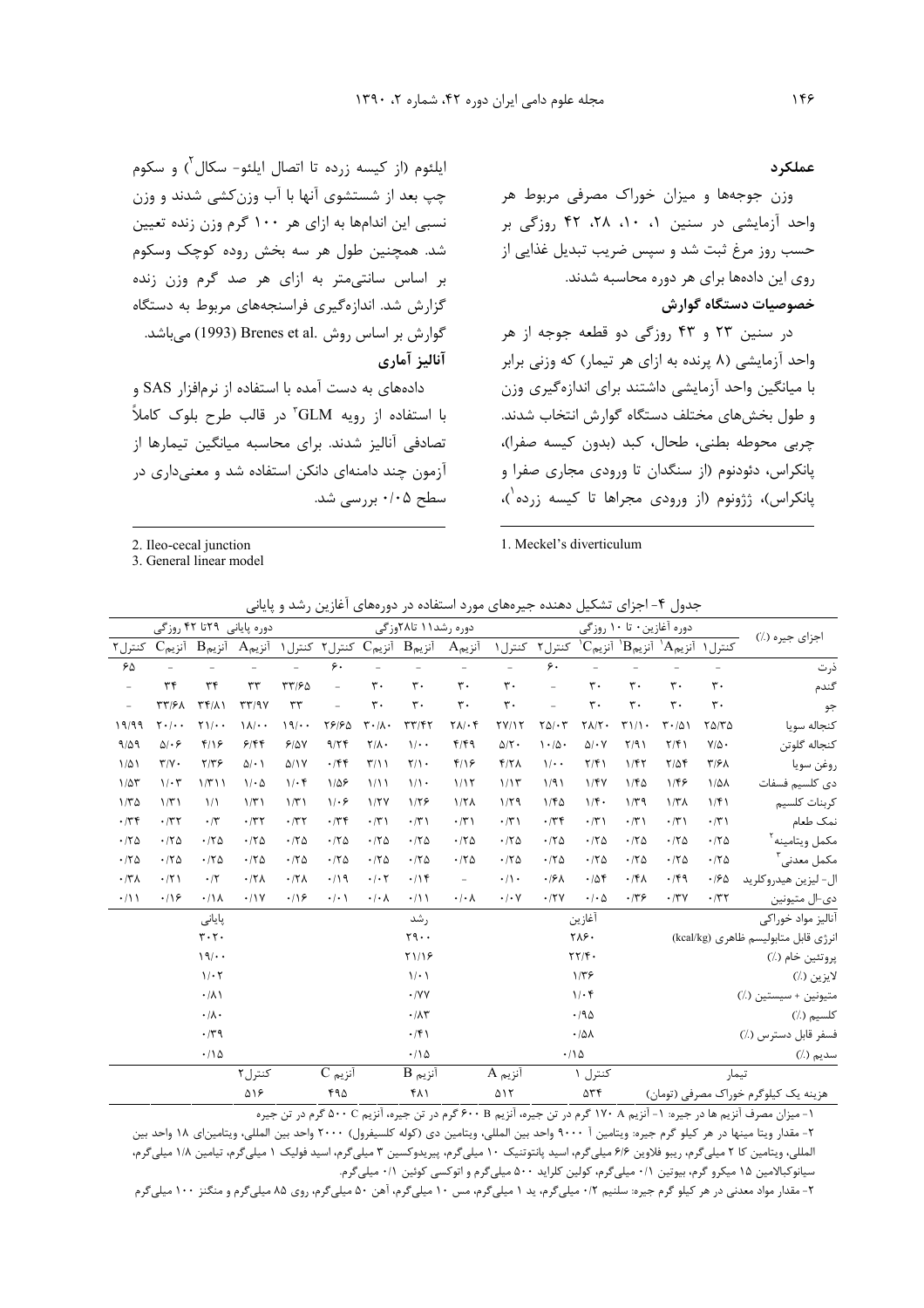|                                    |                              | کل دوره (۲۰تا۴۲ روزگی)        |                                        |                           | پایانی (۲۹تا۴۲ روزگی) |                                        |                  | رشد (۱۱تا۲۸روزگی)          |                                      |                           | آغازین (۲۰تا۱۰روزگی)               |                                               |                          |
|------------------------------------|------------------------------|-------------------------------|----------------------------------------|---------------------------|-----------------------|----------------------------------------|------------------|----------------------------|--------------------------------------|---------------------------|------------------------------------|-----------------------------------------------|--------------------------|
| $FBW^{\dagger}$                    | <b>FCR</b>                   | BWG                           | <b>ADFI</b>                            | <b>FCR</b>                | <b>BWG</b>            | <b>ADFI</b>                            | <b>FCR</b>       | BWG                        | <b>ADFI</b>                          | $FCR^{\dagger}$           | $BWG^{\dagger}$                    | ADFI'                                         | تيمار                    |
| $1\lambda$ ۶۵/۲۲ $^{\rm c}$        | $1/911^a$                    | $f(f/f)^c$                    | $\lambda$ ۴/ $\lambda$ ۶۴ <sup>c</sup> | $Y/\cdot Yq^a$            |                       | $99/911^b$ $191/17^b$                  | $1/Y$ ۹۴ $^a$    | $fV/\Delta\Lambda\tau^c$   | $\lambda \Delta/T$ $f^D$             | $1/\lambda$ ٩٣ $^a$       | $1 \cdot$ / $\cdot$ $7 \vee^b$     | $1A/9A\Delta^D$                               | کنټ] ۱                   |
| $Y \cdot \Delta$ 9/۲۶ <sup>b</sup> | $1/\lambda^b$                | $f_1, f_2$                    | $\lambda \lambda / f$ <sup>bc</sup>    | $1/95^b$                  | $Y5/5y^a$             | $10.75^{a}$                            | 1/55             | $\Delta Y/f\Lambda^b$      | $\lambda \Delta / f \gamma^b$        | $1/\lambda^b$             | 1.75                               | $1A/Vf^b$                                     | آنزیم A                  |
| $\gamma$ $^b$                      | $1/x^b$                      | $FA/4\Lambda^b$               | $9.75^{b}$                             | $1/9r^{b}$                | $Y \div T^{a}$        | $15Y/Y\delta^a$                        | $1/Y1^{ab}$      | $\Delta Y$ /9 <sup>b</sup> | $9.199^b$                            | $1/5 \cdot c$             | $15/9V^a$                          | $\mathbf{Y} \mathbf{Y} / \cdot \mathbf{S}^a$  | آنزیم B                  |
| $\mathsf{YY19}/\mathsf{Y5}^a$      | $1/\lambda^b$                | $\Delta Y/Y\lambda^a$         | ۹۵/۲۲ $^a$                             | $1/95^b$                  | $YY/7f^a$             | $\lambda \Delta \lambda / \lambda V^a$ | $1/8\lambda^b$   | $\Delta$ 9/٣۶ $^a$         | $\cdots$ / $\mathbf{r}^{\mathrm{a}}$ | $1/F1^c$                  | $\lambda \Delta / \cdot \lambda^a$ | $\mathsf{Y}\mathsf{F}/\mathsf{Y}\mathsf{q}^a$ | $C_{\mathfrak{p}}$ آنزیم |
| Y110/25                            | $1/N\lambda^b$               | $\Delta \cdot$ /۳ $V^{\rm b}$ | $\lambda$ 9/ $\lambda$ r <sup>b</sup>  | $1/95^b$                  | $Y \div Y \Lambda^a$  | $10Y/17^a$                             | 1/V <sup>a</sup> | $f\Lambda$ /9 <sup>c</sup> | $\lambda V/\Delta V^b$               | $1/FV^c$                  | $15/8V^a$                          | $\mathsf{Y}\mathsf{F}/\Delta\mathsf{q}^a$     | کنټل ۲                   |
| $Yf/\lambda$                       | $\cdot$ / $\cdot$ \ $\Delta$ | .190                          | ۱۱۹                                    | $\cdot$ / $\cdot$ $\cdot$ | 1194                  | $1/\Delta\Delta$                       | $\cdot/\cdot7$   | 1/TT                       | $1/\lambda$ ۶                        | $\cdot$ / $\cdot$ $\cdot$ | .179                               | .75                                           | <b>SEM</b>               |
|                                    |                              |                               |                                        |                           |                       | .                                      |                  |                            |                                      |                           |                                    |                                               |                          |

جدول ۵- عملکرد جوجههای گوشتی تغذیه شده با جیرههای آزمایشی در دورههای آغازین، رشد، پایانی و کل دوره

a−d حروف غیر مشابه در هر ستون نشانه وجود تفاوت معنیدار (۰/۰۵ (P<)بین گروههای آزمایشی میباشد.

۱- Average daily feed intake (ADFI): میانگین خوراک مصرفی روزانه (گرم در روز).

۲- Body weight gain (BWG): میانگین افزایش وزن روزانه (گرم در روز).

٣- Feed conversion ratio (FCR): ضريب تبديل غذايي (گرم خوراک مصرفي به گرم ميانگين افزايش وزن روزانه).

final body weight (FBW) -۴∙. وزن نهایی (گرم)

جدول ۶- اثر جیرههای آزمایشی بر وزن و طول بخشهای مختلف دستگاه گوارش جوجههای مورد آزمایش در سن ۲۳ روزگی

| <b>SEM</b>                   | کنترل ۲                                             | آنزیم C                                                 | $B$ آنزیم                                                | آنزیم A                    | کنترل ۱              | فراسنجەھا |  |  |  |  |  |  |
|------------------------------|-----------------------------------------------------|---------------------------------------------------------|----------------------------------------------------------|----------------------------|----------------------|-----------|--|--|--|--|--|--|
|                              | اوزان نسبی اندامها (گرم به ازای هر ۱۰۰گرم وزن زنده) |                                                         |                                                          |                            |                      |           |  |  |  |  |  |  |
| $. -T $                      | .7071                                               | .7999                                                   | $\cdot/\Delta \cdot \cdot$                               | .784                       | $\cdot$ /۴۷۸         | پانكراس   |  |  |  |  |  |  |
| .111Y                        | ۳/۸۶۵                                               | $\Upsilon/9V$                                           | $\mathbf{r}/\mathbf{q} \cdot \mathbf{q}$                 | $\Upsilon/9V$ .            | $f(\cdot)$           | کبد       |  |  |  |  |  |  |
| $\cdot$ / $\cdot$ $\wedge$   | $\cdot/\prime$                                      | .1156                                                   | .711A                                                    | .1187                      | .1187                | طحال      |  |  |  |  |  |  |
| $\cdot$ / $\cdot$ $\Delta V$ | 11.50                                               | 1/110                                                   | 1/509                                                    | $1/\mathbf{r} \cdot \cdot$ | 1/796                | دئودنوم   |  |  |  |  |  |  |
| $\cdot$ / $\cdot$ 9 $\cdot$  | $Y/Y \cdot Y$                                       | Y/YYY                                                   | $Y/\cdot Y$                                              | Y/199                      | $Y/Y \cdot \Lambda$  | ژئوژنوم   |  |  |  |  |  |  |
| .1.89                        | $1/\tau\tau\Delta^b$                                | $1/FY5^{ab}$                                            | $1/FVf^{ab}$                                             | $1/F90^a$                  | $1/\Delta \cdot 1^a$ | ايلئوم    |  |  |  |  |  |  |
|                              |                                                     | طول نسبی اندامها (سانتی متر به ازای هر ۱۰۰گرم وزن زنده) |                                                          |                            |                      |           |  |  |  |  |  |  |
| .715Y                        | T/FTY                                               | <b>T/AAQ</b>                                            | T/99                                                     | T/991                      | $f/\cdot \gamma$     | دئودنوم   |  |  |  |  |  |  |
| .1999                        | $9/875^b$                                           | $1.71 \cdot \tau^{ab}$                                  | $1.70 \text{A}t^{ab}$                                    | $1.950$ <sup>ab</sup>      | $11/T \cdot Y^a$     | ژژونوم    |  |  |  |  |  |  |
| .790                         | $9/19\lambda^b$                                     | $1.770^{ab}$                                            | $\left  \cdot \right $ $\Delta$ Y $\left  \cdot \right $ | $1.401r^a$                 | $1 \cdot 199$ ع      | ايلئوم    |  |  |  |  |  |  |

<sup>4-4</sup>حروف غیر مشابه در هر ردیف نشانه وجود تفاوت معنیدار (۶۰/۰۵) بین گروههای آزمایشی میباشد.

جدول ۷- اثر جیرههای آزمایشی بر وزن و طول بخشهای مختلف دستگاه گوارش جوجههای مورد آزمایش در سن ۴۳ روزگی

| <b>SEM</b>                                          | کنترل ۲                                          | $C_{\mathfrak{p}}$ آنزیم            | آنزیم B                                     | آنزیم A                                                 | کنترل ۱                      | فراسنجەھا          |  |  |  |  |  |
|-----------------------------------------------------|--------------------------------------------------|-------------------------------------|---------------------------------------------|---------------------------------------------------------|------------------------------|--------------------|--|--|--|--|--|
| اوزان نسبی اندامها (گرم به ازای هر ۱۰۰گرم وزن زنده) |                                                  |                                     |                                             |                                                         |                              |                    |  |  |  |  |  |
| $\cdot/\cdot \wedge f$                              | $1/\Delta$ $\uparrow$ <sup>ab</sup>              | $1/Y^*\Delta^a$                     | $1/\tau 19^{bc}$                            | $1/591^a$                                               | $1/195^c$                    | وزن چربی حفره بطنی |  |  |  |  |  |
| $\cdot/\cdot\cdot\Lambda$                           | .1991                                            | .755                                | .759                                        | .709                                                    | .791                         | پانكراس            |  |  |  |  |  |
| $\cdot$ / $\cdot$ Y9                                | Y/YFA                                            | $Y/Y\Delta P$                       | <b>Y/1AV</b>                                | Y/770                                                   | $Y/Y$ 9 $Y$                  | كبد                |  |  |  |  |  |
| $\cdot \mid \cdot \cdot \rangle$                    | .1159                                            | .115                                | .7119                                       | .715                                                    | .115f                        | طحال               |  |  |  |  |  |
| $\cdot/\cdot$ \ $\uparrow$                          | $.7071^b$                                        | $\cdot$ / $\rho \setminus \wedge^a$ | $\cdot$ /090 <sup>a</sup>                   | $\cdot$ / $\Delta V^{ab}$                               | $\cdot$ /099 <sup>a</sup>    | دئودنوم            |  |  |  |  |  |
| .  .9                                               | 1/114                                            | 1/TT                                | 1/197                                       | 1/796                                                   | 1/551                        | ژژونوم             |  |  |  |  |  |
| $\cdot$ / $\cdot$ YA                                | 1/2.71                                           | 1/1.7                               | 1/207                                       | $1/\cdot$ Y9                                            | 1/299                        | ايلئوم             |  |  |  |  |  |
| $\cdot/\cdot$ $\uparrow$ \                          | .7779                                            | .1784                               | .751                                        | .774                                                    | .7779                        | سكوم               |  |  |  |  |  |
|                                                     |                                                  |                                     |                                             | طول نسبی اندامها (سانتی متر به ازای هر ۱۰۰گرم وزن زنده) |                              |                    |  |  |  |  |  |
| $.  .$ ۶                                            | $1/\mathbf{r}\mathbf{v}^{\overline{\mathbf{b}}}$ | $1/5r^a$                            | $1/\mathcal{r}\Delta^b$                     | $1/fV^{ab}$                                             | $1/Fq^{ab}$                  | دئودنوم            |  |  |  |  |  |
| .117                                                | $\mathbf{r}/\mathbf{r}$                          | $\Upsilon/\Lambda$                  | $T/\Delta T$                                | $\Gamma/Y$ ۹۱                                           | $Y/Y\Lambda$                 | ژئوژنوم            |  |  |  |  |  |
| .19                                                 | $r/ar^b$                                         | $\mathbf{r}/\mathbf{q}^a$           | $\mathbf{r}/\mathbf{\Delta r}^{\mathrm{b}}$ | $\eta$ /97 <sup>ab</sup>                                | $\mathbf{r}/\mathbf{A}^{ab}$ | ايلئوم             |  |  |  |  |  |
| $\cdot$ / $\cdot$ $\tau$                            | .40                                              | .199                                | .795                                        | $\cdot$ /9 $\wedge$                                     | $.44 \times$                 | سكوم               |  |  |  |  |  |

<sup>4-4</sup> حروف غیر مشابه در هر ردیف نشانه وجود تفاوت معنیدار (۴<۰/۰۵) بین گروههای آزمایشی میباشد.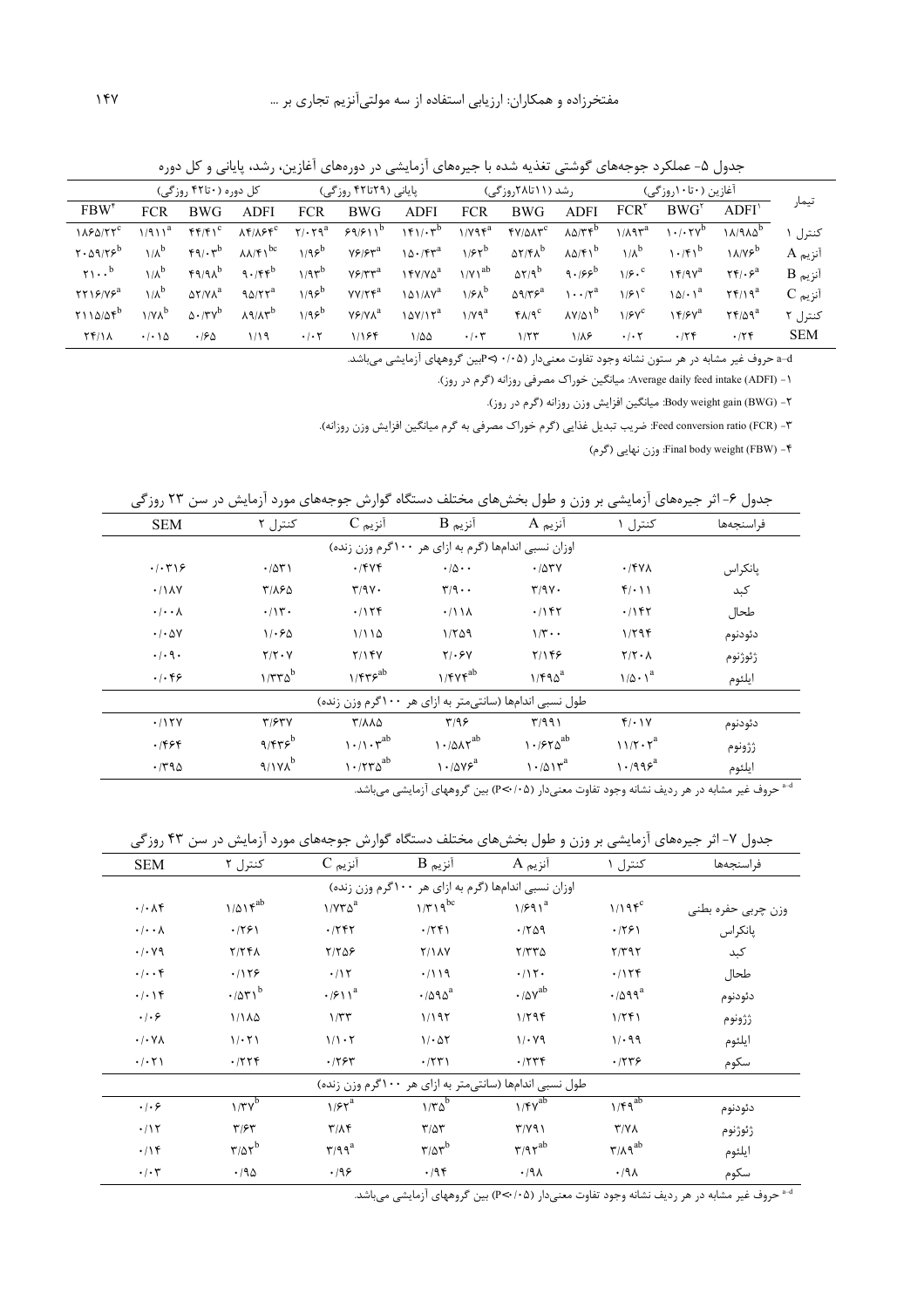|                                               |                                                     | . .<br>,,,, ,,        |                                            |                          |
|-----------------------------------------------|-----------------------------------------------------|-----------------------|--------------------------------------------|--------------------------|
| سود حاصله براساس<br>صرفاً هزينه خوراک (تومان) | درآمد حاصل از فروش<br>هر پرنده <sup>۱</sup> (تومان) | وزن نهایی<br>ير نده   | هزینه خوراک مصرفی در<br>طی کل دوره (تومان) | تيمار                    |
| <b>TTAT</b>                                   | ۴۱۸۶                                                | 1184177               | ۱۹۰۳                                       | کنټرل ۱                  |
| $\mathbf{r} \cdot \mathbf{r}$                 | 45.0                                                | $Y \cdot \Delta 9/79$ | ۱۹۰۲                                       | آنزیم A                  |
| ۲۳۵۶                                          | ۴۲۱۰                                                | ۲۱۰۰                  | ۱۸۵۴                                       | $B$ آنزیم                |
| <b>TTFT</b>                                   | ۴۲۲۲                                                | <b>TT18/V8</b>        | ۱۹۷۸                                       | $C_{\mathfrak{p}}$ آنزیم |
| ۲۲۲۸                                          | ۴۲۱۰                                                | 7114/44               | ۱۹۸۲                                       | کنترل ۲                  |

جدول ۸– جدول برآورد هزینههای جیرههای آزمایشی

۱– در آمد برحسب عرف بازار در تاریخ ۱۳۹۰/۲/۲۰محاسبه شده است. بر این اساس ۲ کیلوگرم وزن زنده در بازار ۴۲۰۰ تومان قیمت داشته و به ازای هر ۱۰۰ گرم افزایش و یا کاهش وزن، ۱۰ تومان به قیمت خرید افزوده و یا کم شده است.

#### **نتايج و بحث**

در جدول ۵ عملکرد جوجههای گوشتی تغذیه شده با جیرههای آزمایشی در هر سه دوره آغازین، رشد و پایانی نشان داده شد. با توجه به اینکه میزان تلفات در حد استاندارد بود (حدود ۳ درصد گله) و بین تیمارهای مختلف تفاوت معنى دارى وجود نداشت، لذا از ارايه دادههای مربوط به آن خودداری شد. در دوره آغازین و رشد تنها استفاده از آنزیمهای  $\, {\bf B} \,$  و  $\, {\bf C} \,$  به صورت معنیداری میانگین مصرف خوراک روزانه را در مقایسه با جیره گندم و جو بدون آنزیم افزایش داد که با نتایج .(P< $\cdot/\cdot$ ۵) مطابقت دارد (P< $\cdot/\cdot$ ). اما در (P< $\cdot$ دوره پایانی و در کل دوره تمامی آنزیمها به صورت معنیداری این صفت را در مقایسه با گروه کنترل ۱  $e^{\frac{1}{2}}$  افزایش دادند (P<۰/۰۵) که این نتایج نیز با نتایج گزارش شده توسط .Senkoylu et al (2004) مطابقت دارد. آنها گزارش دادند که علت اصلی کاهش مصرف خوراک در جیرههای بر پایه گندم و جو حضور پلیساکاریدهای غیرنشاستهای آنها از قبیل آرابینوزایلان و بتاگلوکان میباشد که سبب افزایش گرانروی در روده میشوند و در نتیجه سیری فیزیکی پیش از سیری متابولیک اتفاق میافتد و مصرف خوراک کاهش مییابد (Engberg et al., 2004). این امر میتواند ناشی از کاهش سرعت عبور خوراک از دستگاه گوارش باشد (Li .2000)

استفاده از آنزيم بواسطه كاهش ويسكوزيته محتويات موجب افزايش قابليت هضم مواد مغذى و افزايش مصرف خوراک میشود (Rotter et al., 1990). در دوره رشد و در کل دوره آزمایش تنها افزودن آنزیم C این صفت را به طور معنیداری در مقایسه با گروه کنترل ۲ افزایش

داد (P<۰/۰۵). گزارش شده است که استفاده از آنزیم موجب شکسته شدن پلیساکارید غیرنشاستهای و آزادسازی مواد مغذی از سلولهای دانه غلات میشود (Rotter et al., 1989a). این باعث جا به جایی آزادانه آنزیمهای هضمی موجود در خوراک و همچنین در بدن حیوان میشود و افزایش مصرف خوراک و بهبود عملکرد طیور را در بر دارد (Rotter et al., 1989b). در دوره آغازین تنها استفاده از آنزیمهای B و C مشابه با جیره ذرت میانگین افزایش وزن روزانه را به صورت معنیداری در مقايسه با جيره گندم و جو بدون آنزيم بهبود بخشيد كه با نتايج (Leeson et al. كه با نتايج (2000) Leeson et al. دارد. ولی در دوره رشد، پایانی و در کل دوره استفاده از تمامی آنزیمها سبب بهبود این صفت در مقایسه با گروه كنترل ١ شد (٣<٠/٠٥). در بين أنزيمها نيز بالاترين میانگین افزایش وزن روزانه در کل دوره مربوط به آنزیم Senkoylu et بود (P<٠/٠۵). نتايج حاصله با نتايج C .al (2004) و .Gracia et al (2008) مطابقت دارد. در مقایسه با گروه کنترل ۲ در دوره رشد و در کل دوره، تنها استفاده از آنزیم C این صفت را به صورت معنیداری بهبود بخشید (P<۰/۰۵). نشان داده شده است که ذرت نیز دارای پلیساکارید غیرنشاستهای میباشد. Li (2000) گزارش داد که میزان پلی ساکاریدهای غیرنشاستهای در غلات با توجه به شرایط اقلیمی و کشت دارای تنوع زیادی است، به طوریکه میزان این ترکیبات در ذرت ۹۷، در گندم ۱۱۹، برای جو پوسته دار ۱۸۶ و جو بدون پوسته ۱۲۴ گرم در کیلوگرم ماده خشک میباشد. بنابراین با توجه به این که آنزیمهای مورد استفاده در این پژوهش نیز دارای فعالیت زایلاناز و بتاگلوکانازی بودند احتمالاً استفاده از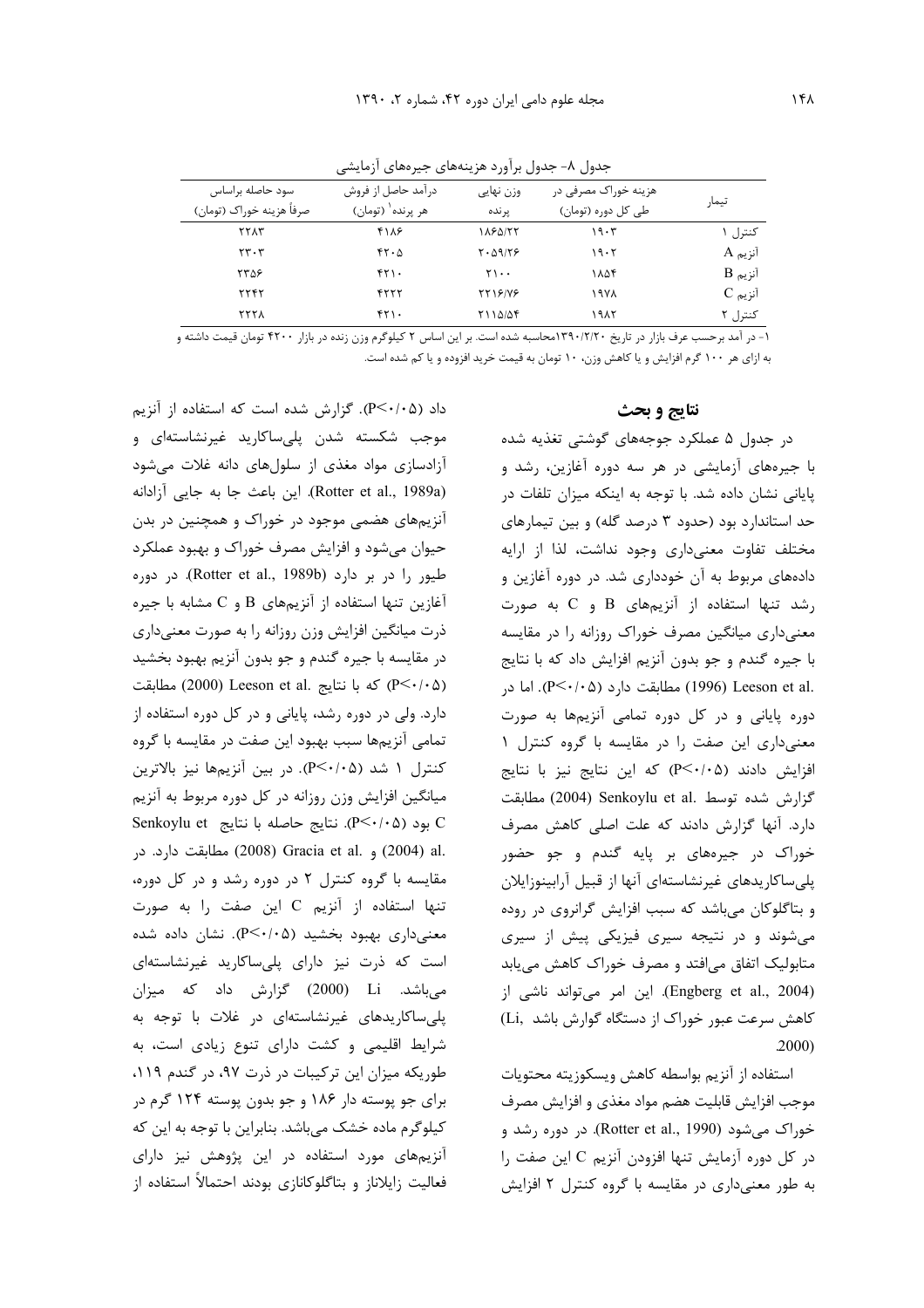آنزیم C موجب شکسته شدن پلی ساکاریدهای غیرنشاسته ای به سطح پایین تر این پلیساکاریدها در ذرت شده است و این امر باعث بهبود عملکرد تیمار حاوی این آنزیم در مقایسه با جیره بر پایه ذرت شده است. شکسته شدن این پلیساکاریدها همچنین موجب آزادسازی نشاسته، پروتئین و چربی محصور شده در ديواره سلولي گندم و جو و متعاقب آن جذب اين مواد مغذی شده است. این امر باعث شده است جیرههای حاوی آنزیم C همراه با مصرف خوراک بیشتر افزایش وزن بالاتری را نشان دهد. ضریب تبدیل غذایی در دوره آغازین تنها با استفاده از آنزیمهای B وC مشابه با جیره ذرت به صورت معنى دارى در مقايسه با گروه كنترل ١ بهبود یافت (۴<۰/۰۵)، ولی بین جیرههای حاوی آنزیم تفاوت معنیداری وجود نداشت (۵-/۰/-P). این در حالی بود که در دوره رشد تنها افزودن آنزیمهای A وC به صورت معنیداری این صفت را در مقایسه با گروه کنترل ۱ بهبود بخشید (P<۰/۰۵). در دوره پایانی و در کل دوره، ضریب تبدیل غذایی جیره گندم و جو در اثر افزودن تمامي آنزيمها بهبود يافت (P<۰/۰۵). همچنين بین تیمارهای حاوی آنزیم و جیره ذرت تفاوت معنىدارى وجود نداشت (P>٠/٠۵). بهبود ضريب تبدیل غذایی و همچنین افزایش وزن روزانه در کل دوره در اثر استفاده از آنزیم میتواند در نتیجه بهبود استفاده از انرژی و همچنین قابلیت هضم پروتئین و Vukic-vranjes & توسط Vukic-vranjes & Wenk (1995a) تأييد شده است. با استفاده از آنزیمهایی که فعالیت زایلاناز و بتاگلوکانازی دارند بتاگلوکان و آرابینوزایلانهای احاطهکننده نشاسته در این غلات شکسته میشود که در نهایت میزان دسترسی به کربوهیدراتها و سایر مواد مغذی این غلهها افزایش یافته و معادل ارزش تغذیهای این غلات افزایش می یابد (Marron et al., 2001; Meng et al., 2005). ضمناً با توجه به این که در این آزمایش معادل ارزش تغذیهای آنزیمهای مورد استفاده در نظر گرفته شده بود، به نظر می رسد استفاده از این آنزیمها منجر به آزادسازی میزان معادل انرژی، پروتئین و سایر مواد مغذی در جیره بر پایه گندم و جو شده است و در نهایت بهبود عملکرد یرندگان را در پی داشته است.

طول و وزن نسبی اندامها

نتایج مربوط به اثر تیمارهای آزمایش بر طول و وزن نسبی اندامهای دستگاه گوارش در جدولهای ۶ و ۷ ارايه شده است.

نتایج به دست آمده در ۲۳ روزگی نشان داد که استفاده از آنزیم تأثیر معنیداری بر وزن نسبی پانکراس، کبد و طحال ندارد. همچنین استفاده از آنزیم در جیرههای بر پایه گندم و جو هیچ گونه تأثیر معنیداری بر طول و وزن نسبی دئودنوم، ژژونوم و ایلئوم نشان نداد (P>٠/٠۵). این در حالی بود که وزن و طول نسبی اندامها در همه موارد روند كاهشى داشتند. اين نتايج با نتايج .Alam et al (2003) و Sell (1996) مطابقت دارد. نتایج مربوط به اثرات استفاده از آنزیم بر فراسنجههای دستگاه گوارش در ۴۳ روزگی نشان داد که استفاده از آنزیمهای A و C به طور معنیداری چربی بطنی را در مقایسه با جیرههای بر گندم و جو افزایش می دهد (P ≤ ⋅ / • >P). علت افزايش چربي بطني بواسطه استفاده از آنزیم می تواند ناشی از این باشد که استفاده از آنزیمهای مزبور سبب آزادسازی انرژی بیش از میزان برآورد شده به وسیله شرکتهای تولید کننده آنها شده است که مازاد آن به صورت چربی در بافتهای پرنده ذخیره شده است. این نتایج نیز با نتیجه .Brenes et al (1993) دارد. هیچگونه تأثیر معنیداری بر وزن نسبی کبد، طحال در اثر افزودن آنزیم مشاهده نشد. افزودن آنزیم به جیرههای بر پایه گندم و جو طول و وزن نسبی دئودنوم، ژژونوم، ایلئوم و سکوم مشاهده نشد (P>۰/۰۵). علت عدم تأثیر آنزیم برطول و وزن نسبی روده میتواند این باشد که میزان ویسکوزیتهای که در اثر استفاده از گندم و جو ایجاد میشود، در آن حدی نبوده است که روده در پاسخ به حضور این شرایط افزایش حجم پیدا کند که با نتایج .Alam et al) و Sell (1996) Sell) مطابقت دارد.

برآورد اقتصادي

نتایج مربوط به برآورد اقتصادی جیرههای آزمایشی در جدول ۸ آمده است.

با توجه به نتايج، جيره حاوي آنزيم B بالاترين سود اقتصادی را در میان تیمارهای آزمایشی داشته است و پس از آن به ترتیب جیره حاوی آنزیم A، جیره کنترل ۰۱ جیره حاوی آنزیم C و جیره کنترل ۲ قرار داشتهاند.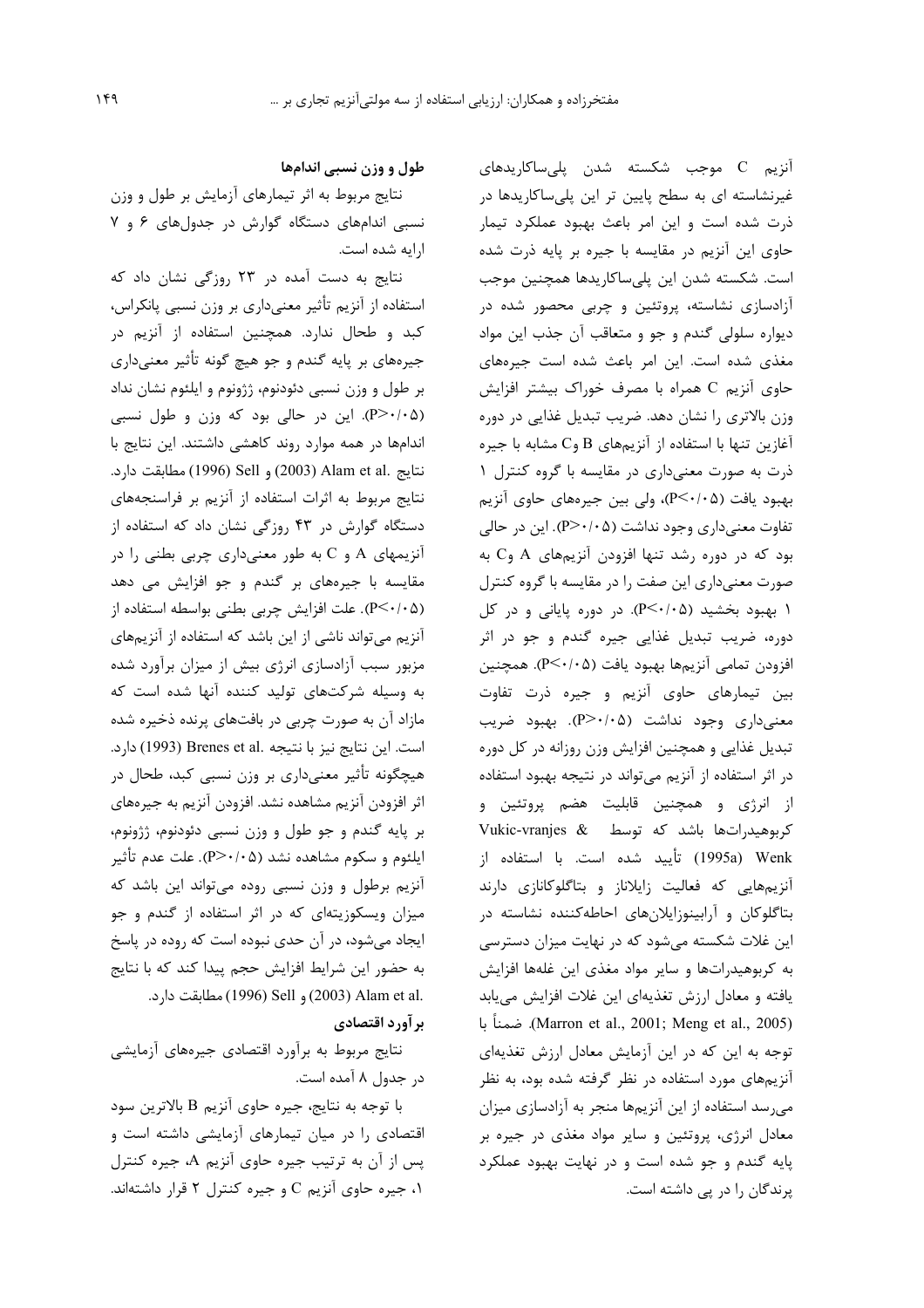جیره طیور توجه به قیمت اقلام خوراک به خصوص گندم، جو و ذرت بسیار حایز اهمیت است و هرچه قیمت گندم و جو نسبت به ذرت پایینتر باشد، احتمال اینکه استفاده از برخی از آنزیمها مقرون به صرفه نباشد . وجود دارد.

### نتیجهگیری کلی

لحاظ نمودن معادل ارزش تغذيهاى أنزيمها مىتواند علاوه بر بهبود عملکرد جوجههای گوشتی تغذیه شده با جیرههای بر پایه گندم و جو، موجب کاهش هزینه یک کیلوگرم خوراک در مقایسه با جیرههای بدون آنزیم گر دد.

تصمیم گیری در خصوص مصرف آنزیمها میتواند بر اساس عملکرد پرندهها و یا براساس برآورد اقتصادی متفاوت باشد، که این موضوع تحت تأثیر قیمت گندم، جو و ذرت در مقاطع زمانی مختلف قرار مے گیرد. لذا ییشنهاد می شود آزمایش های مشابه بیشتری در این خصوص صورت گیرد تا با استفاده از نتایج ضرایب تبديل خاص هر آنزيم و در نظر گرفتن قيمت وقت اقلام خوراک، پیش بینی نسبتاً قابل قبولی در اختیار مرغداران قرا, گیرد.

 ${\rm A}$  افزایش سود حاصل از جیرههای حاوی آنزیمهای  ${\rm B}$  و در مقايسه با جيره گندم و جو پايه ميتواند به اين علت باشد که افزودن این آنزیمها، سبب کاهش هزینه خوراک و افزایش وزن زنده و در نهایت بهبود بازده اقتصادی شده است. همچنن سود حاصل از مصرف جیره کنترل ۱ بیش از سود مصرف جیره حاوی آنزیم C و جیره کنترل ۲ بوده است. دلیل افزایش سود حاصل از جیره گندم و جو بدون آنزیم در مقایسه با جیره بر پایه ذرت میتواند به دلیل تغییرات قیمت ذرت، گندم و جو در بازار مصرف با توجه به شرایط زمانی بازار باشد. به نحویکه در اثر کاهش قابل توجه قیمت گندم و جو در مقایسه با ذرت، در جیره حاوی گندم و جو بدون آنزیم علیرغم کاهش مصرف خوراک و وزن زنده نهایی پرندگان، سود بالاتری حاصل شده است. اما بالاتر بودن سود حاصل از مصرف جیره گندم و جو بدون آنزیم در مقایسه با جیره حاوی آنزیم C میتواند به علت مصرف خوراک بالاتر پرندههای تغذیه شده با جیرههای حاوی انزیم C باشد، هر چند که وزن نهایی این پرندهها بیشتر از پرندههای تغذیه شده با جیره کنترل ۱ بوده است. لذا به نظر می رسد به هنگام مصرف آنزیمهای مختلف در

#### **REFERENCES**

- 1. Alam, M. J., Howlider, M. A. R., Pramanik, M. A. H. & Haque, M. A. (2003). Effect of exogenous enzyme in diet on broiler performance. *International Journal of Poultry Science*, 2(2), 168–173.
- 2. AOAC International. (2000). *Official methods of analysis of AOAC international*. (17<sup>th</sup> ed.). AOACInt., Gaithersburg, MD.
- 3. Aviagen. (2005). Ross Broiler (308) Management Manual. Aviagen Ltd., Newbridge, Scotland.
- 4. Bedford, M. R., Patience, J. F., Classen, H. L. & Inborr, J. (1992). The effect of dietary enzyme supplementation of rye–and barley–based diets on digestion and subsequent performance in weanling pigs. *Canadian Journal of Animal Scince*, 72, 97–105.
- 5. Brenes, A., Smith, M., Guenter, W. & Marquardt, R. R. (1993). Effects of enzyme supplementation on the performance and digestive tract size of broiler chickens fed wheat–and barley–based diets. *Poultry Science*, 72, 1731–1739.
- 6. Choct, M., Hughes, R. J., Wang, J., Bedford, M. R., Morgan, A. J. & Annison, G. (1996). Increased small intestinal fermentation is partly responsible for the antinutritive activity of non–starch polysaccharides in chickens. *British Poultry Science*, 37, 609–621.
- 7. Crouch, A. N., Grimes, J. L., Ferket, P. R., Thomas, L. N. & Sefton, A. E. (1997). Enzyme supplementation to enhance wheat utilization in starter diets for broilers and turkeys. *Journal of Apply Poultry Research*, 6, 147-154.
- 8. Engberg, R. M., Hedemann, M. S., Steenfeldt, S. & Jensen, B. B. (2004). Influence of whole wheat and xylanase on broiler performance and microbial composition and activity in the digestive tract. *Poultry Science*, 83, 925–938.
- 9. Gao, F., Jiang, Y., Zhoua, G. H. & Han, Z .K. (2007). The effects of xylanase supplementation on performance, characteristics of the gastrointestinal tract, blood parameters and gut microflora in broilers fed on wheat–based diets. *Animal Feed Science Technology*, 1–12.
- 10. Garcia, M., Lazaro, R., Latorre, M. A., Gracia, M. I. & Mateos, G. G. (2008). Influence of enzyme supplementation and heat processing of barley on digestive traits and productive performance of broilers. *Poultry Science*, 87, 940–948.